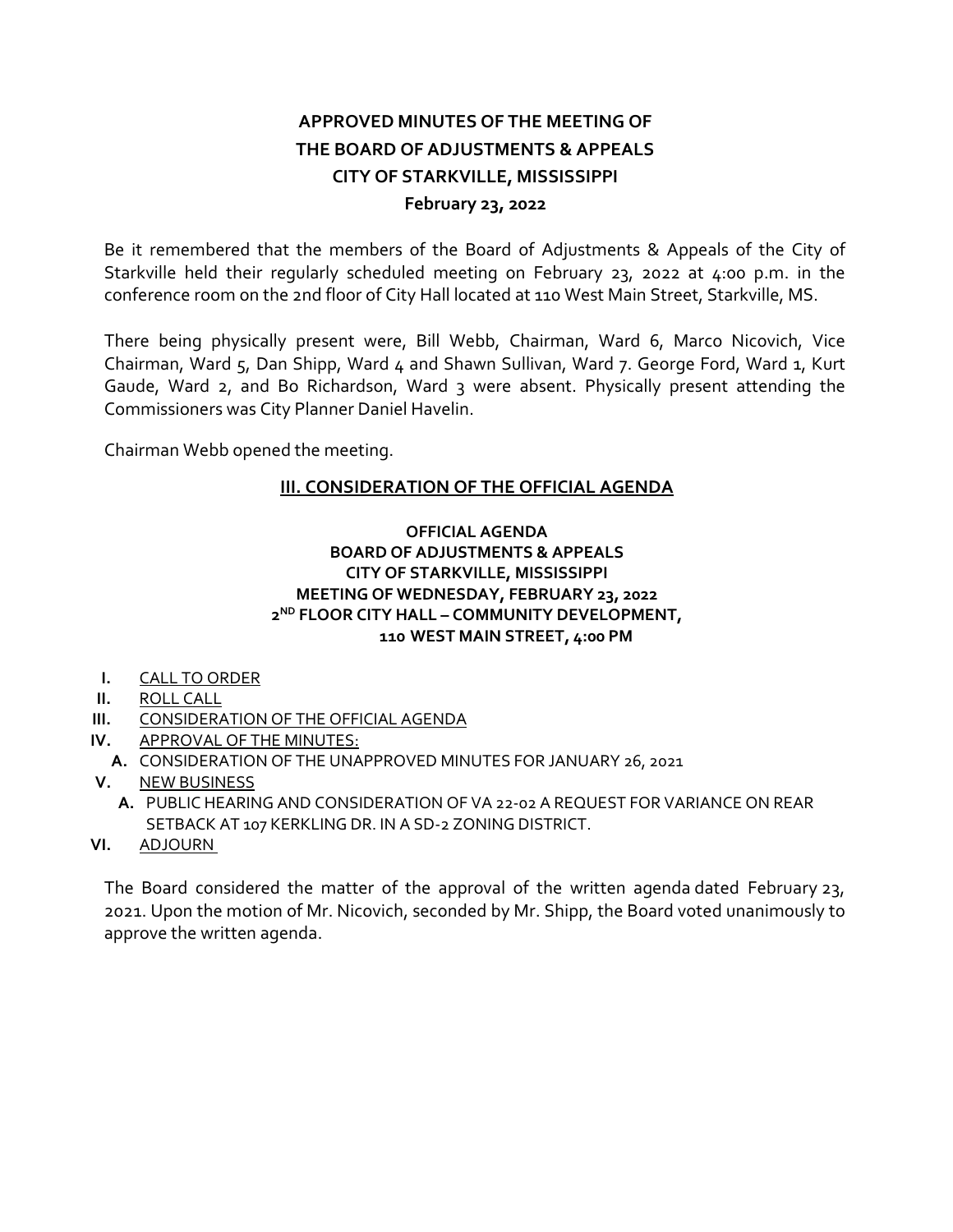## **IV. APPROVAL OF THE MINUTES**

### **A. APPROVAL OF THE UNAPPROVED MINUTES FOR JANUARY 26, 2022**

The Board considered the matter of the approval of the minutes of the January 26, 2022 Board of Adjustments and Appeals meeting. Upon the motion of Mr. Nicovich, seconded by Mr. Sullivan, the Board voted unanimously to approve the minutes.

## **V. NEW BUSINESS**

### **A. PUBLIC HEARING AND CONSIDERATION OF VA 22-02 A REQUEST FOR VARIANCE ON REAR SETBACK AT 107 KERKLING DR. IN A SD-2 ZONING DISTRICT**.

This is a Request by Ernest and Kay Black for a Variance on a rear setback at 107 Kerkling Drive. The applicant is requesting a variance from rear setbacks to add a sunroom addition to the existing home. The sunroom is being proposed on the south side of the existing home and will extend out 20' from the rear of the house. The existing home is approximately 35' from the rear property line. The rear setback for the SD-2 zoning district is 25'. The request is to reduce the rear setback from 25' to 15' to accommodate the proposed addition.

The request was noticed in accordance with Section 3.7.3.E of the Unified Development Code. 11 property owners of record within 160 feet of the subject property were notified directly by mail of the request. A legal ad was published in the Starkville Daily News on February 23, 2022. A sign was posted on the property in a conspicuous location. As of this date, the Planning Office has received no response to the notification.

Chairman Webb opened the public hearing to citizen comments.

Ernest Black came forward to speak in favor of the request

Calling for and receiving no additional comments, Chairman Webb closed the public hearing and opened the item up for discussion.

No questions or comments were discussed and upon the motion of Mr. Sullivan, duly seconded by Mr. Shipp, the motion to approve VA 22-02 was unanimously approved.